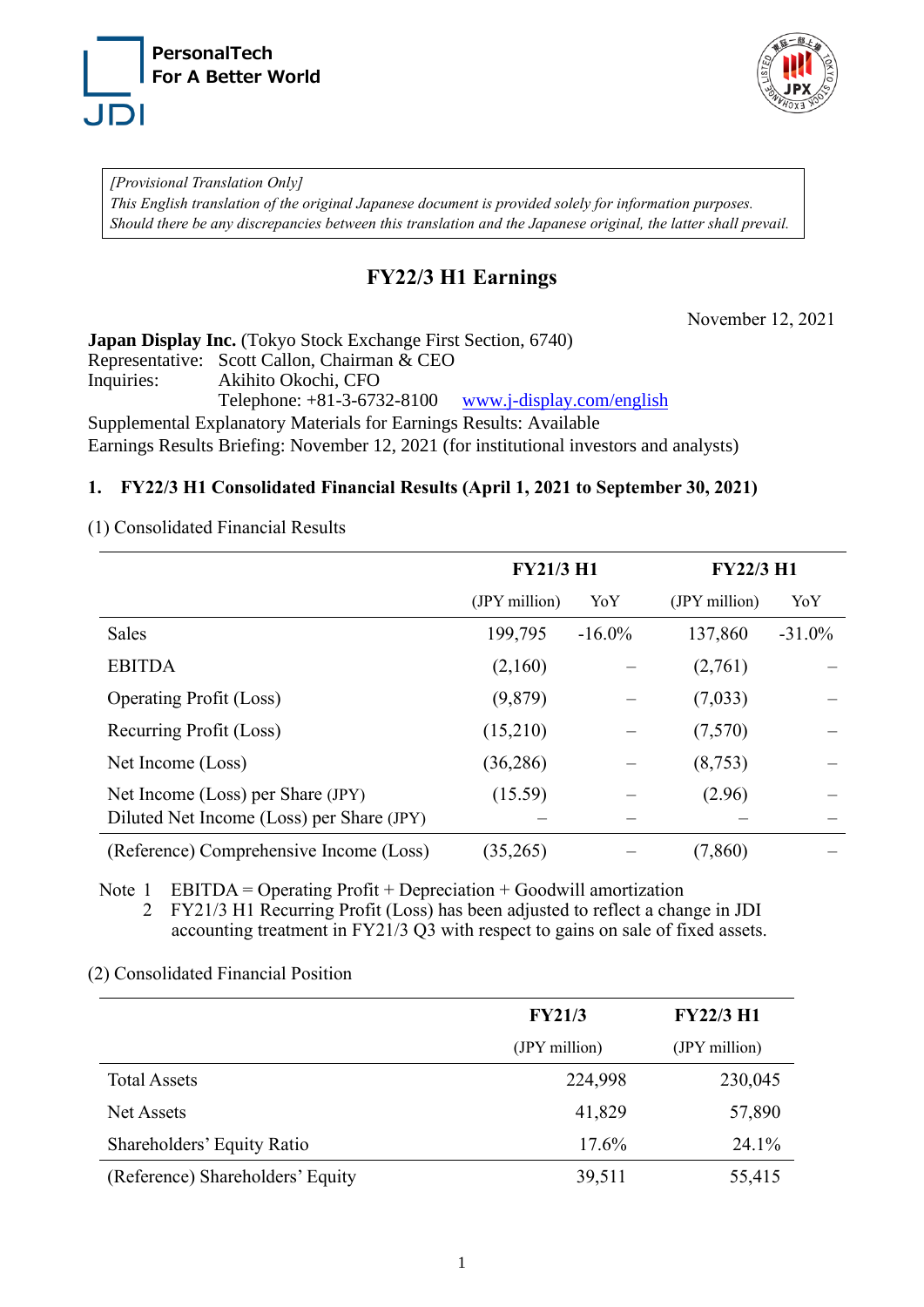# **2. Dividends**

|                     | Ο2   | Ο3 | Ο4   | <b>Total</b> |
|---------------------|------|----|------|--------------|
| FY21/3              | 0.00 |    | 0.00 | 0.00         |
| FY22/3              | 0.00 |    |      |              |
| $FY22/3$ (forecast) |      |    | 0.00 | $0.00\,$     |

Note 1 Changes from the most recently announced dividend forecast: None

### **3. FY22/3 Q3 Full-Year Consolidated Earnings Forecast (April 1, 2021 to March 31, 2022)**

|                                | <b>FY22/3 Full-Year</b> |          |  |
|--------------------------------|-------------------------|----------|--|
|                                | (JPY million)           | YoY      |  |
| <b>Sales</b>                   | 297,000                 | $-13.1%$ |  |
| <b>EBITDA</b>                  | (4,400)                 |          |  |
| <b>Operating Profit (Loss)</b> | (13,100)                |          |  |
| Recurring Profit (Loss)        | (14,500)                |          |  |
| Net Income (Loss)              | (18, 400)               |          |  |
| Net Income per Share           | (4.77)                  |          |  |

Note Changes from the most recently announced financial forecast: Yes JDI revised upward its FY22/3 full-year sales forecast today. For details, please see "1. Overview of Financial Results (3) Forward Outlook" on page 9.

#### (Reference)

| Q3 Forecast (JPY million): Sales 73,000 EBITDA (2,000) Operating Profit (4,000) |  |                          |
|---------------------------------------------------------------------------------|--|--------------------------|
| Q4 Forecast (JPY million): Sales 86,000 EBITDA 300                              |  | Operating Profit (2,100) |

#### **4. Other Information**

|  | (1) Changes in significant subsidiaries:   | None |
|--|--------------------------------------------|------|
|  | Material changes in scope of consolidation |      |
|  | $-$ New subsidiaries:                      | None |
|  | - Subsidiaries removed from consolidation: | None |

- (2) Adoption of accounting treatment specific to the preparation of quarterly consolidated financial statements: Yes
- (3) Changes in accounting policy, changes in accounting estimates, and revisions to previous financial statements

| (i)   | Accounting policy changes based on amendments to accounting standards: | Yes: |
|-------|------------------------------------------------------------------------|------|
| (ii)  | Accounting policy changes other than (i) above:                        | None |
| (iii) | Accounting estimate changes:                                           | None |
| (iv)  | Revisions to previous financial statements:                            | None |

<sup>2</sup> The above shows dividends for common shares. For preferred shares, please see "(Reference) Dividends for Preferred Shares" below.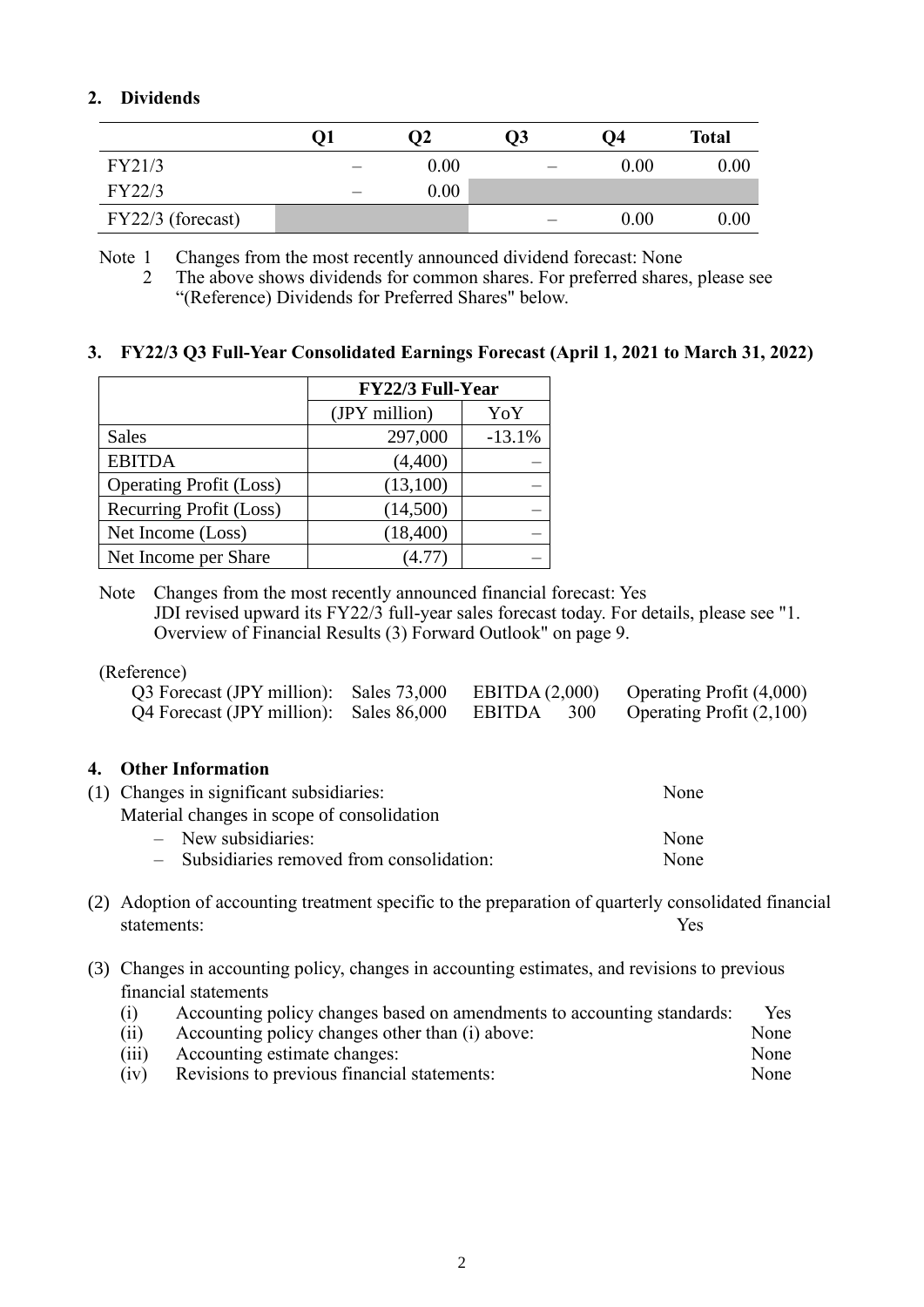(4) Number of shares outstanding

- (i) Number of shares outstanding (including treasury shares) at period-end FY22/3 H1: 2,538,170,732<br>FY21/3: 2,538,168,239 FY21/3: 2,538,168,239
- (ii) Number of treasury shares at period-end FY22/3 H1: 67<br>FY21/3: 4  $FY21/3:$
- (iii) Average number of shares outstanding (excluding treasury shares) during the period FY22/3 H1: 2,955,670,166<br>FY21/3 H1: 2.327.837.600 FY21/3 H1: 2,327,837,600
- Note: All preferred shares outstanding have the same rights as common shares in regard to rights to receive dividends, and are therefore included in the number of shares outstanding at the end of periods and the average number of shares outstanding during the periods.

Please note that quarterly earnings reports are not subject to independent auditor review.

#### Note on Appropriate Use of Forecasts

Forward-looking statements contained in these materials are based on judgements regarding information available to JDI as of the announcement date. However, these statements involve risk and uncertainties, and actual earnings may differ significantly from the indicated forecasts.

#### **(Reference)**

#### **Dividends for Preferred Shares**

Dividends for preferred shares are shown below.

| Class A preferred share | Dividend per Share (JPY) |  |      |          |  |
|-------------------------|--------------------------|--|------|----------|--|
|                         |                          |  | - 14 | Total    |  |
| FY21/3                  | 0.00                     |  | 0.00 | $0.00\,$ |  |
| FY22/3                  | $0.00\,$                 |  |      |          |  |
| $FY22/3$ (forecast)     |                          |  | 0.00 | 0.00     |  |

| Class B preferred share | Dividend per Share (JPY) |                  |      |          |  |
|-------------------------|--------------------------|------------------|------|----------|--|
|                         |                          | 0.3 <sub>1</sub> | 04   | Total    |  |
| FY21/3                  | 0.00                     |                  | 0.00 | $0.00\,$ |  |
| FY22/3                  | 0.00                     |                  |      |          |  |
| $FY22/3$ (forecast)     |                          |                  | 0.00 |          |  |

| Class D preferred share | Dividend per Share (JPY) |      |  |          |          |
|-------------------------|--------------------------|------|--|----------|----------|
|                         |                          |      |  | - 14     | Total    |
| FY21/3                  |                          | 0.00 |  | $0.00\,$ | $0.00\,$ |
| FY22/3                  |                          | 0.00 |  |          |          |
| $FY22/3$ (forecast)     |                          |      |  | $0.00\,$ | $0.00\,$ |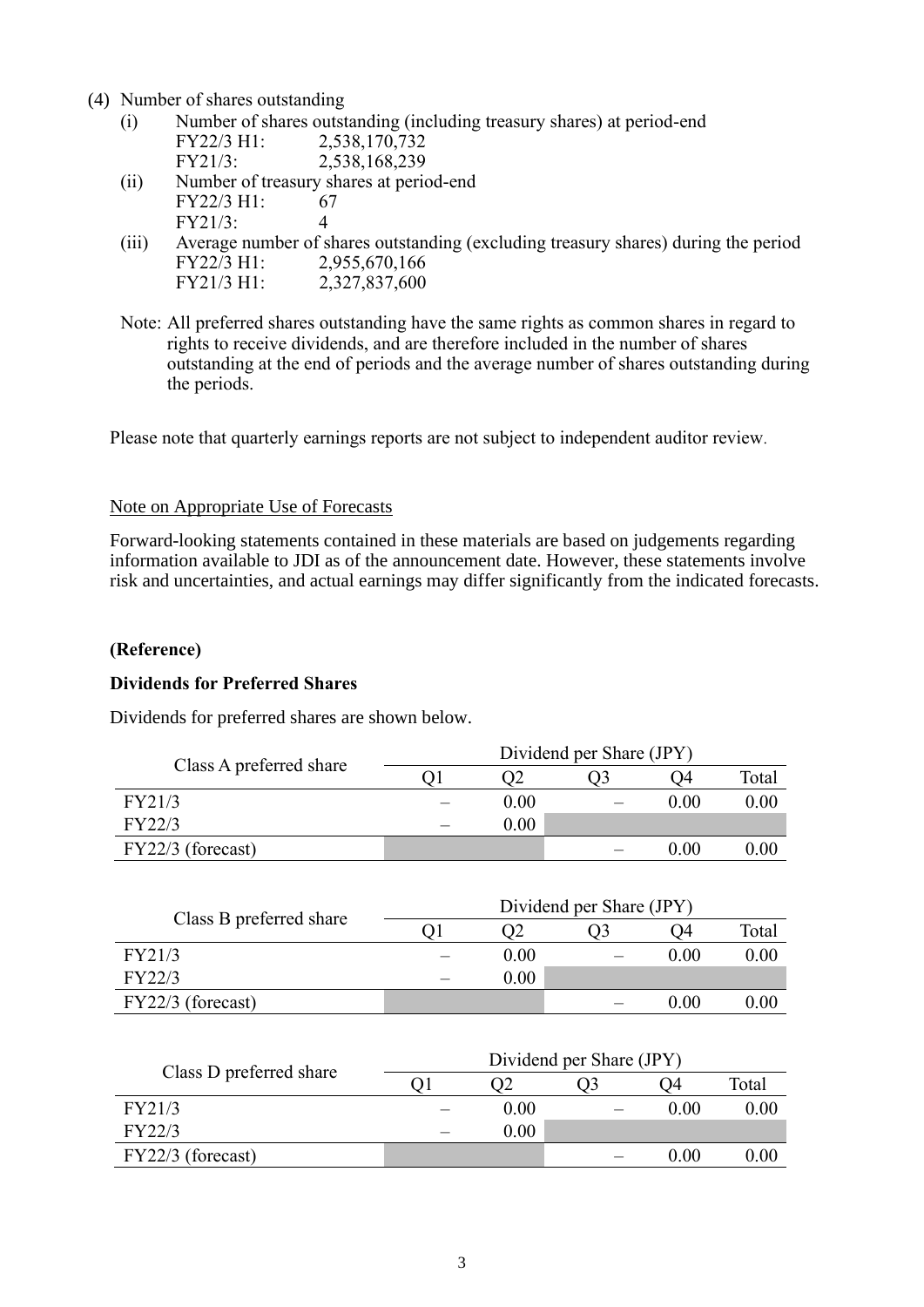|                         | Dividend per Share (JPY) |          |  |      |       |
|-------------------------|--------------------------|----------|--|------|-------|
| Class E preferred share |                          |          |  | 04   | Total |
| FY21/3                  |                          | 0.00     |  | 0.00 | 0.00  |
| FY22/3                  |                          | $0.00\,$ |  |      |       |
| $FY22/3$ (forecast)     |                          |          |  | 0.00 | 0.00  |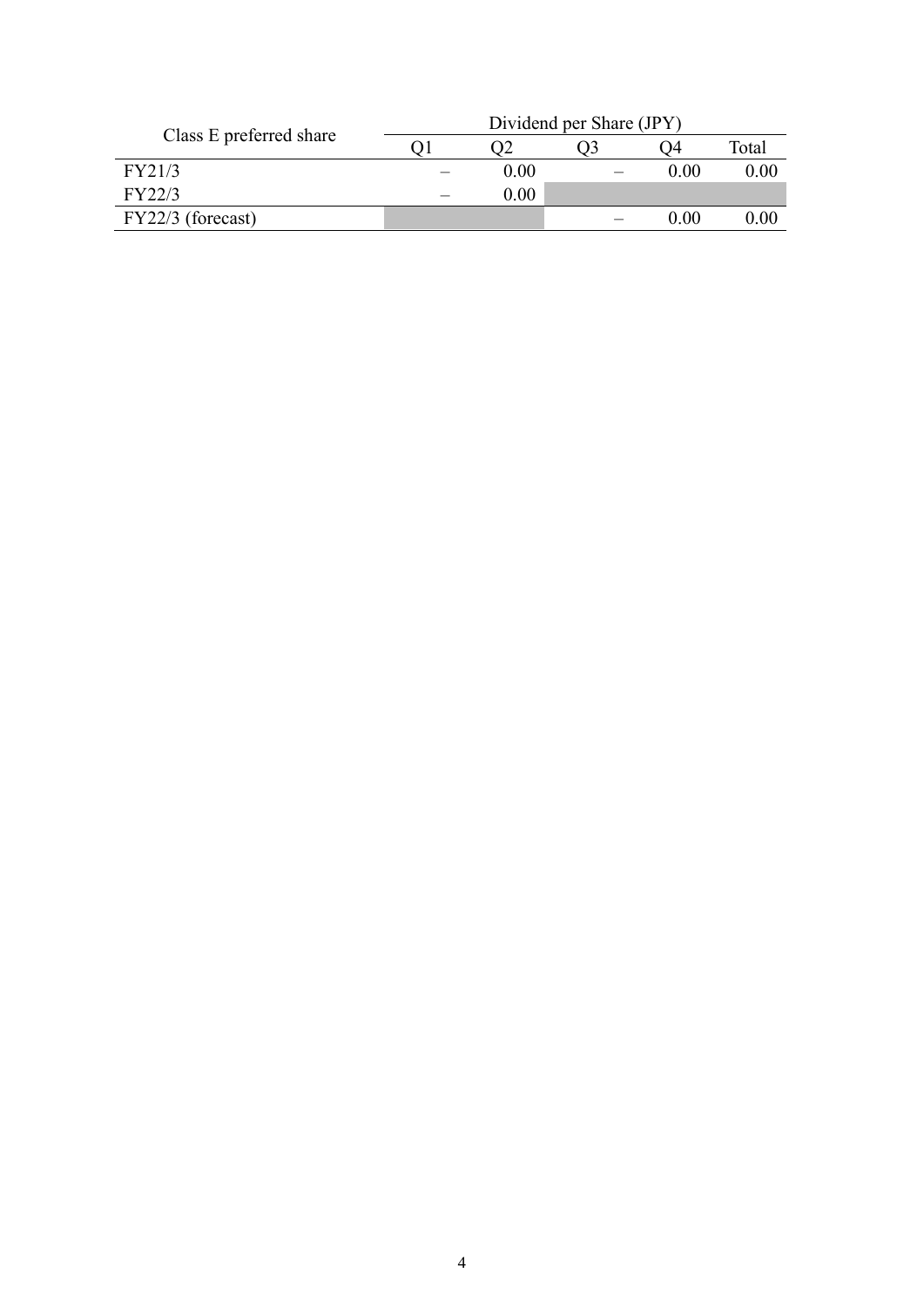## **1. Overview of Financial Results**

### **(1) Consolidated Earnings**

### **FY22/3 H1 Consolidated Earnings (April 1, 2021 to September 30, 2021)**

| л.                             | FY21/3 H1     | FY22/3 H1     | YoY       |           |
|--------------------------------|---------------|---------------|-----------|-----------|
|                                | (JPY million) | (JPY million) | Change    | $(\%)$    |
| Mobile                         | 133,964       | 62,162        | (71, 801) | $-53.6\%$ |
| Automotive                     | 38,819        | 44,756        | 5,936     | $+15.3%$  |
| Non-Mobile                     | 27,011        | 30,941        | 3,930     | $+14.5%$  |
| <b>Sales</b>                   | 199,795       | 137,860       | (61, 934) | $-31.0%$  |
| <b>EBITDA</b>                  | (2,160)       | (2,761)       | (600)     |           |
| <b>Operating Profit (Loss)</b> | (9,879)       | (7,033)       | 2,846     |           |
| Recurring Profit (Loss)        | (15,210)      | (7,570)       | 7,639     |           |
| Net Income (Loss)              | (36, 286)     | (8, 753)      | 27,533    |           |

Year-on-Year Comparison

Note 1 EBITDA = Operating Profit + Depreciation + Goodwill amortization

2 FY21/3 H1 Recurring Profit (Loss) has been adjusted to reflect a change in JDI accounting treatment in FY21/3 Q3 with respect to gains on sale of fixed assets.

The business environment during FY22/3 H1 continued to be difficult. Fierce competition in the small and medium-sized display market continues, while demand for smartphone LCDs is declining. In addition, tight global supply and soaring prices for semiconductor chips and other parts and materials had a major impact.

Under these circumstances, JDI has focused on rebuilding existing businesses and strengthening profitability to achieve the goal of FY22/3 Q4 EBITDA profitability. Moreover, JDI has worked to establish new business models and commercialize high value-add technologies to strengthen profitability. In response to tight supplies of parts and materials, JDI concluded long-term contracts with major semiconductor vendors and worked to improve profitability by passing through higher parts and materials costs to JDI selling prices.

As a result, total sales declined 31% year on year (YoY) to JPY 137,860 million, primarily due to a c. 50% drop in Mobile sales. In Automotive and Non-Mobile, sales increased due to strong demand despite production limitations caused by a shortage of parts and materials.

While sales fell sharply, a significantly lowered break-even point made possible by improvements in the product mix and cost reduction effects held the EBITDA loss to JPY 2,761 million (JPY -600 million YoY) and reduced the operating loss by JPY 2,846 million to JPY 7,033 million. A recurring loss of JPY 7,570 million, an improvement of JPY 7,639 million YoY, was driven by a lower operating loss and lower Hakusan Plant maintenance costs following its sale. A net loss of JPY 8,753 million (a decrease of JPY 27,533 million YoY) was supported by lower business restructuring expenses and impairment losses.

# **FY22/3 H1 Sales by Product**

## **Mobile**

Mobile sales, which include displays for smartphones and tablets, decreased by 53.6% YoY to JPY 62,162 million, as demand for LCD displays continued to decline. Mobile's share of total sales fell from 67.1% in FY21/3 H1 to 45.1%.

Mobile demand has continued to see significant year-on-year declines recently, but is expected to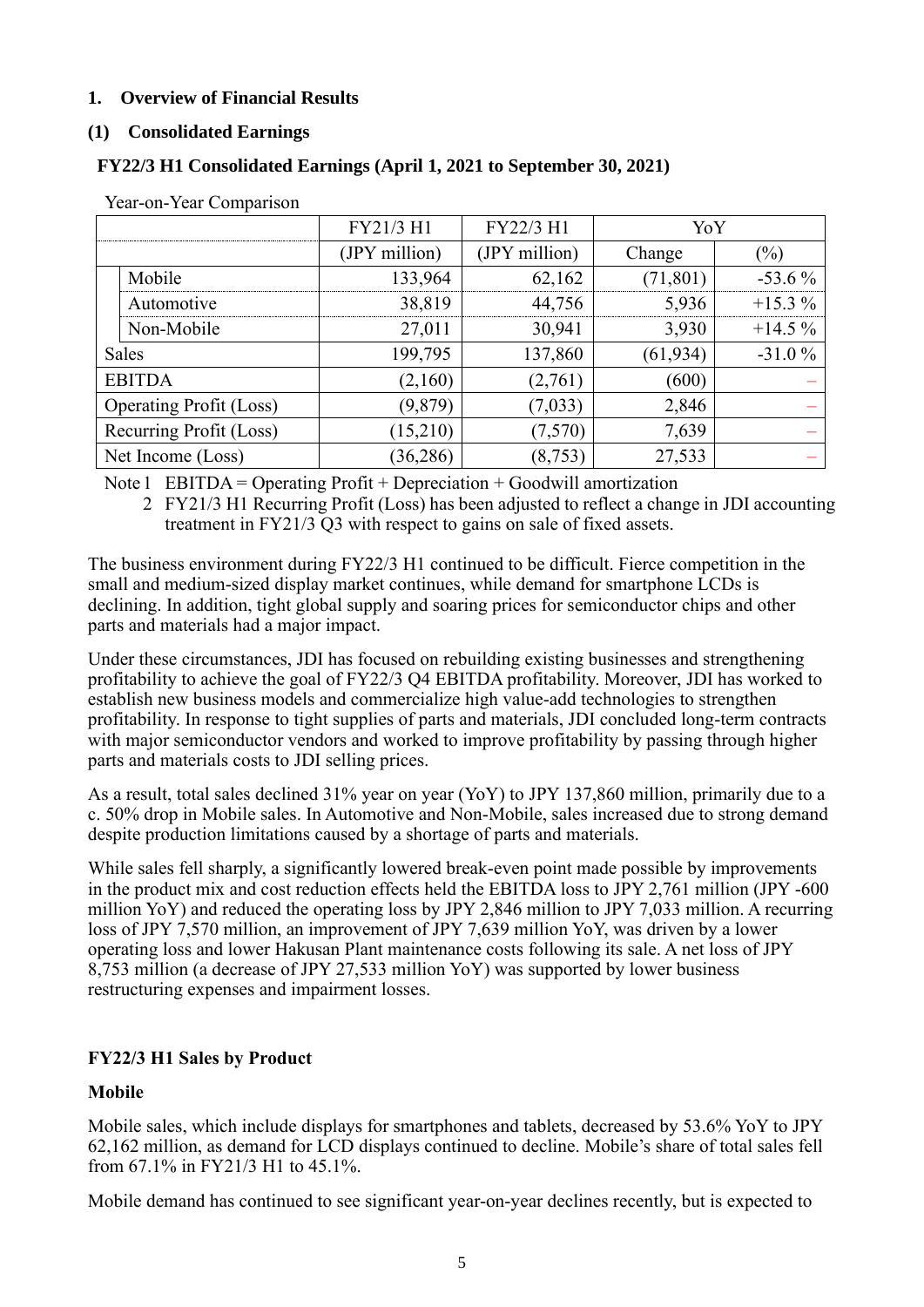follow a more gradual downward trend over the medium term, although there will be some shortterm volatility.

### **Automotive**

After a temporary plunge in Automotive sales due to the impact of COVID-19 in FY21/3 Q1, strong demand continues. Sales in H1 increased 15.3% YoY to JPY 44,756 million, and Automotive's share of total sales rose from 19.4% in FY21/3 H1 to 32.5%. On the other hand, Automotive was strongly affected by the shortage of parts and material supplies, preventing JDI from fully satisfying strong demand.

The impact of the supply shortage is expected to ease in H2 based on efforts to stabilize procurement. Also, strong demand continues. As a result, sales in FY22/3 H2 are expected to be higher YoY.

#### **Non-Mobile**

Non-Mobile includes displays for digital still cameras, wearable devices and other consumer electronics, and industrial devices such as medical equipment monitors and income from patents. Due to greater sales of OLED displays for wearable devices and ultra-high-resolution LCD for VR , category sales increased by 14.5% YoY to JPY 30,941 million. Non-Mobile's share of total sales increased from 13.5% in FY21/3 H1 to 22.4%. The supply shortage of parts and materials also had an impact.

In FY22/3 H2, the impact of parts and material shortages will present a greater risk for some products. However, sales are expected to surpass FY21/3 H2.

## **Quarterly Consolidated Earnings**

FY21/3 Consolidated Earnings (April 1, 2020 to March 31, 2021)

|                         |                                |                |                |                |                | (JPY million) |
|-------------------------|--------------------------------|----------------|----------------|----------------|----------------|---------------|
|                         |                                | Q <sub>1</sub> | Q <sub>2</sub> | Q <sub>3</sub> | Q <sub>4</sub> | FY 21/3       |
|                         | Mobile                         | 61,723         | 72,241         | 33,765         | 29,747         | 197,476       |
|                         | Automotive                     | 14,769         | 24,050         | 23,955         | 25,277         | 88,052        |
|                         | Non-Mobile                     | 11,506         | 15,504         | 15,026         | 14,127         | 56,165        |
|                         | <b>Sales</b>                   | 87,999         | 111,796        | 72,747         | 69,152         | 341,694       |
|                         | <b>EBITDA</b>                  | (3,209)        | 1,048          | (5,651)        | (4,690)        | (12,502)      |
|                         | <b>Operating Profit (Loss)</b> | (7,006)        | (2,872)        | (8,747)        | (7,599)        | (26, 226)     |
| Recurring Profit (Loss) |                                | (8,800)        | (6, 410)       | (10,754)       | (6,691)        | (32,656)      |
|                         | Net Income (Loss)              | (16,286)       | (20,000)       | 13,360         | (19,770)       | (42, 696)     |

Note 1 EBITDA = Operating Profit + Depreciation + Goodwill amortization

2 FY21/3 H1 Recurring Profit (Loss) has been adjusted to reflect a change in JDI accounting treatment in FY21/3 Q3 with respect to gains on sale of fixed assets.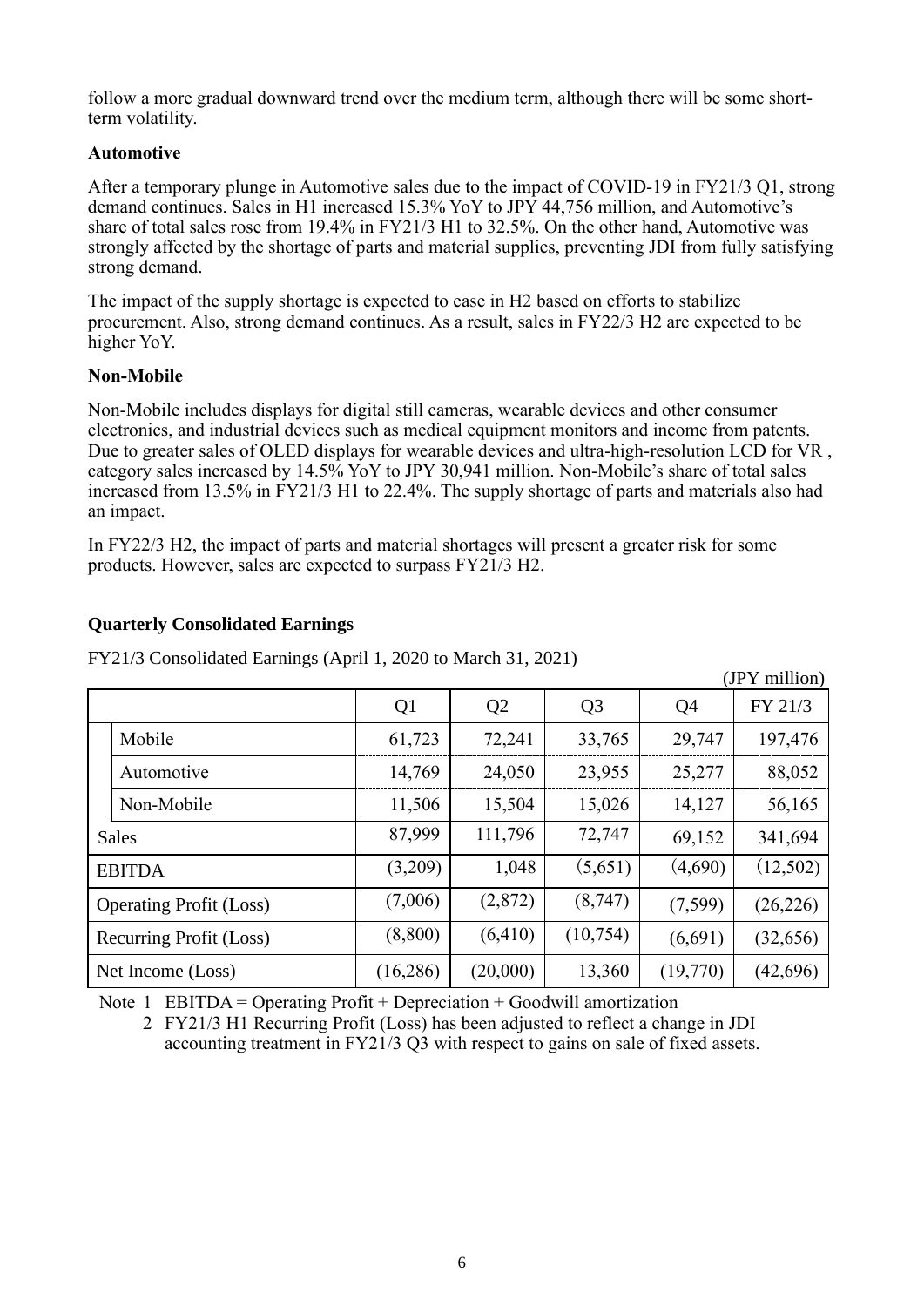|                         |                                |                |                |                |                | (JPY million) |
|-------------------------|--------------------------------|----------------|----------------|----------------|----------------|---------------|
|                         |                                | Q <sub>1</sub> | Q <sub>2</sub> | Q <sub>3</sub> | Q <sub>4</sub> | FY 22/3       |
|                         | Mobile                         | 30,107         | 32,054         |                |                |               |
|                         | Automotive                     | 20,881         | 23,874         |                |                |               |
|                         | Non-Mobile                     | 14,972         | 15,969         |                |                |               |
| <b>Sales</b>            |                                | 65,961         | 71,898         |                |                |               |
|                         | <b>EBITDA</b>                  | (3,716)        | 955            |                |                |               |
|                         | <b>Operating Profit (Loss)</b> | (5,872)        | (1,160)        |                |                |               |
| Recurring Profit (Loss) |                                | (6,358)        | (1,212)        |                |                |               |
|                         | Net Income (Loss)              | (6,992)        | (1,760)        |                |                |               |

# FY22/3 Consolidated Earnings (April 1, 2021 to March 31, 2022)

Note 1 EBITDA = Operating Profit + Depreciation + Goodwill amortization

## **(2) Consolidated Financial Position**

(a) Assets, Liabilities, and Net Assets

|                            |         |           | (JPY million) |
|----------------------------|---------|-----------|---------------|
|                            | FY21/3  | FY22/3 H1 | Change        |
| <b>Total Assets</b>        | 224,998 | 230,045   | $+5,046$      |
| <b>Total Liabilities</b>   | 183,168 | 172,154   | (11, 014)     |
| Net Assets                 | 41,829  | 57,890    | $+16,061$     |
| Shareholders' Equity Ratio | 17.6%   | 24.1%     | $+6.5$ points |

Total assets increased by JPY 5,046 million from the end of FY21/3 to JPY 230,045 million due in part to an increase in inventories driven by greater production and higher parts and material costs.

Total liabilities decreased by JPY 11,014 million from the end of FY21/3 to JPY 172,154 million. Accounts payable-trade grew due to production expansion and an increase in advances received from customers, while JPY 20,000 million in borrowings from INCJ, Ltd. was repaid in Q2.

Total net assets increased by JPY 16,061 million to JPY 57,890 million. Retained earnings were lower due to the recording of a net loss in H1, while the capital and capital reserve each increased by JPY 12,465 million owing to the exercise of stock acquisition rights by Ichigo Trust.

As a result, the shareholders' equity ratio increased to 24.1%, an improvement of 6.5 points from the end of FY21/3.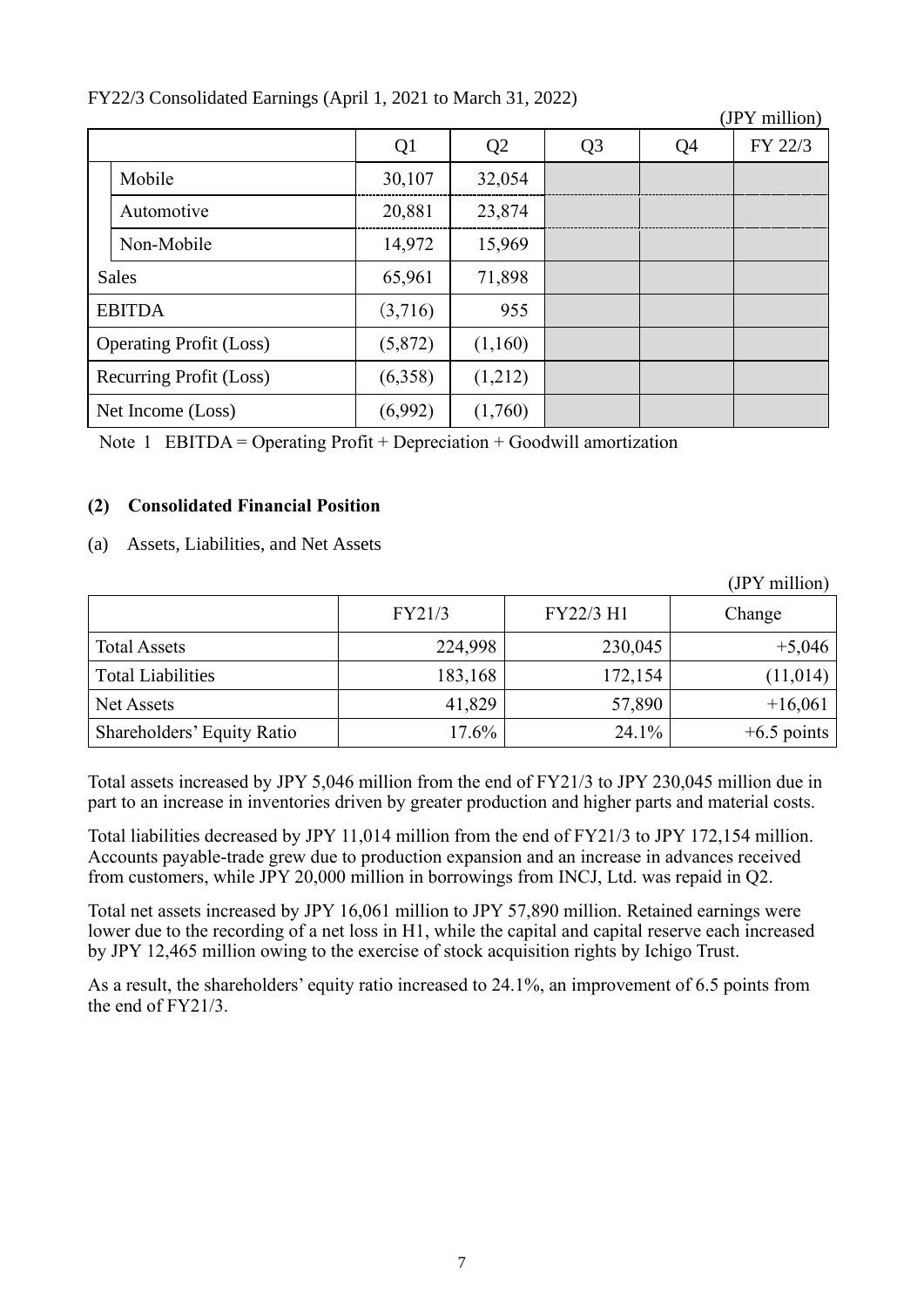## (b) Cash Flows

|                                            | FY21/3 H1 | FY22/3 H1 | Change   |
|--------------------------------------------|-----------|-----------|----------|
| Cash Flows from Operating Activities       | (13, 563) | (6,803)   | $+6,760$ |
| Cash Flows from Investing Activities       | (4,622)   | (4,281)   | $+340$   |
| Cash Flows from Financing Activities       | 1,265     | 4,376     | $+3,110$ |
| Cash and Cash Equivalents at End of Period | 49,434    | 48,986    | (448)    |
| Free Cash Flow                             | (16,761)  | (11,246)  | $+5,515$ |

(JPY million)

Note: Free Cash Flow = Cash Flows from Operating Activities minus Capex

Net cash used in operating activities in H1 was JPY 6,803 million due in part to a pre-tax net loss. Cash flows increased due to an increase in trade payables and advances received, and decreased partly due to the recording of losses before income taxes and increases in inventories and accounts receivable-other.

Net cash used in investing activities was JPY 4,281 million, mainly due to expenditures of JPY 4,442 million on the acquisition of fixed assets. Compared to the same period of the previous year, expenditures on the acquisition of fixed assets increased by JPY 1,244 million, but this was largely offset by lower costs related to the Hakusan Plant sale (payments for sale of non-current assets) declining by JPY 1,366 million.

As a result, free cash flow was negative JPY 11,246 million, an improvement of JPY 5,515 million YoY.

Net cash provided by financing activities was JPY 4,376 million. While there was an expenditure of JPY 20,000 million due to the repayment of borrowings to INCJ, Ltd., income of JPY 24,842 million was gained from the share issuance associated with the exercise of stock acquisition rights by Ichigo Trust. Compared to FY21/3 H1, cash used for the repayment of borrowings increased by JPY 19,618 million, while income from the issuance of shares increased by JPY 19,933 million, resulting in an increase in net cash provided.

As a result, cash and cash equivalents at the end of H1 were JPY 48,986 million, a decrease of JPY 6,360 million from the balance of JPY 55,347 million at the end of FY21/3.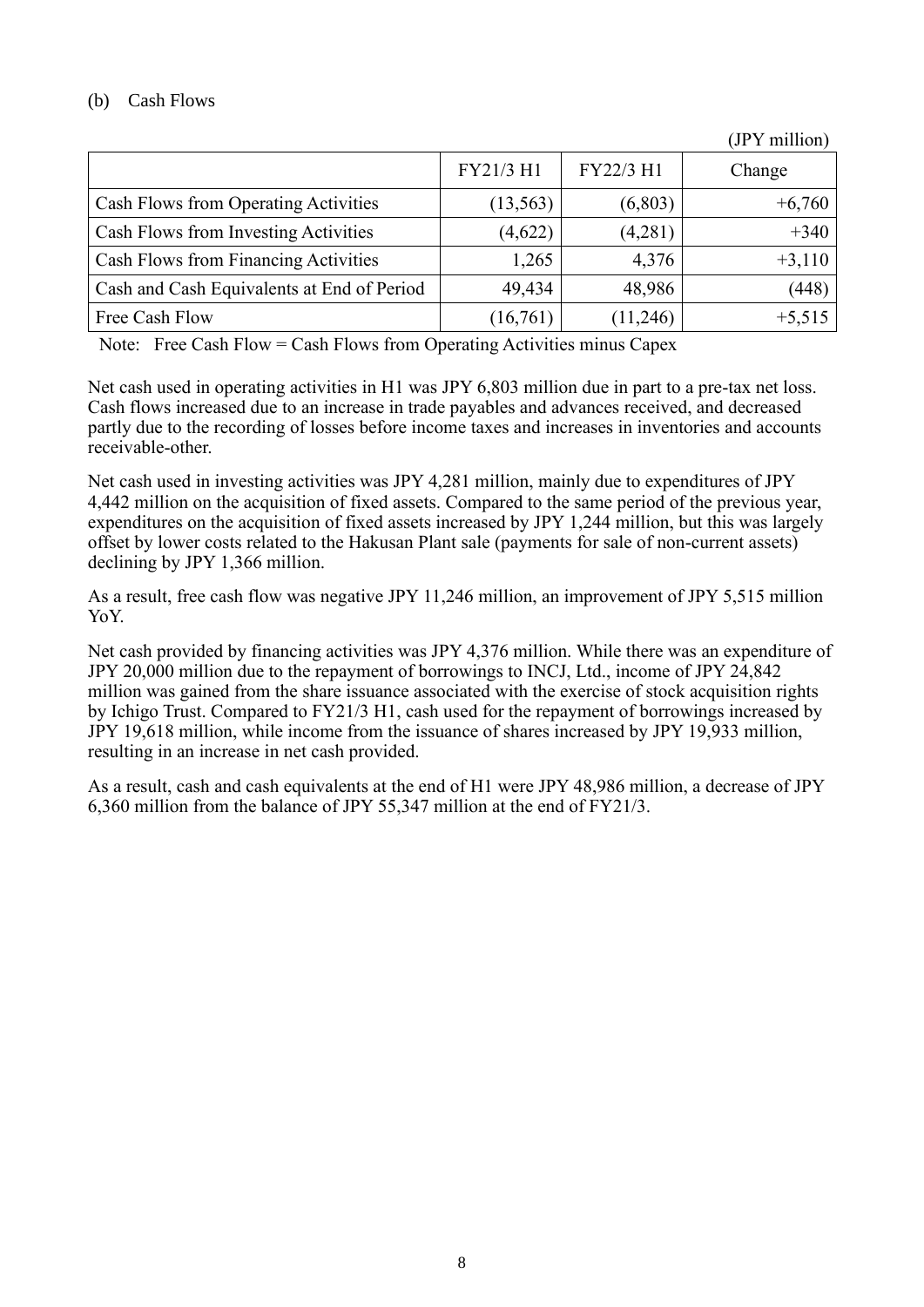### **(3) Forward Outlook**

While the impact of the tight supply of parts and materials is expected to continue in FY22/3 H2, it is expected to decrease relative to H1. Also, customer demand continues to be strong. As a result, JDI revised up today the full-year sales forecast announced on August 5, 2021, per the below. Also, JDI today newly announced forecasts for operating profit, recurring profit, and net income. For details, please see ["Difference between Earnings Forecast and Actual Earnings and Upward Revision of Full-Year Earnings Forecast"] announced today.

| (JPY million, except per share amounts) |                |         |               |           |           |           |            |
|-----------------------------------------|----------------|---------|---------------|-----------|-----------|-----------|------------|
|                                         |                |         |               | Operating | Recurring | Net       | <b>Net</b> |
|                                         |                | Sales   | <b>EBITDA</b> | Profit    | Profit    | Income    | Income     |
|                                         |                |         |               | (Loss)    | (Loss)    | (Loss)    | per Share  |
|                                         | Q <sub>3</sub> | 73,000  | (2,000)       | (4,000)   | (4,400)   | (5,700)   | (1.34)     |
| FY22/3<br>Forecast                      | Q4             | 86,000  | 300           | (2,100)   | (2,600)   | (4,000)   | (0.94)     |
|                                         | Full-Year      | 297,000 | (4,400)       | (13,100)  | (14,500)  | (18, 400) | (4.77)     |
|                                         |                |         |               |           |           |           |            |
| (Reference)                             | Q <sub>3</sub> | 72,747  | (5,651)       | (8,747)   | (10,754)  | 13,360    | 5.52       |
| FY21/3                                  | Q <sub>4</sub> | 69,152  | (4,690)       | (7,599)   | (6,691)   | (19,770)  | (8.00)     |
| Actual                                  | Full-Year      | 341,694 | (12,502)      | (26, 226) | (32, 656) | (42,696)  | (17.93)    |

FX assumption:  $USD/JPY = 112$ .

A one yen change in the exchange rate translates into a gain or loss in sales of JPY 2.2 billion and operating profit of JPY 1 billion annually.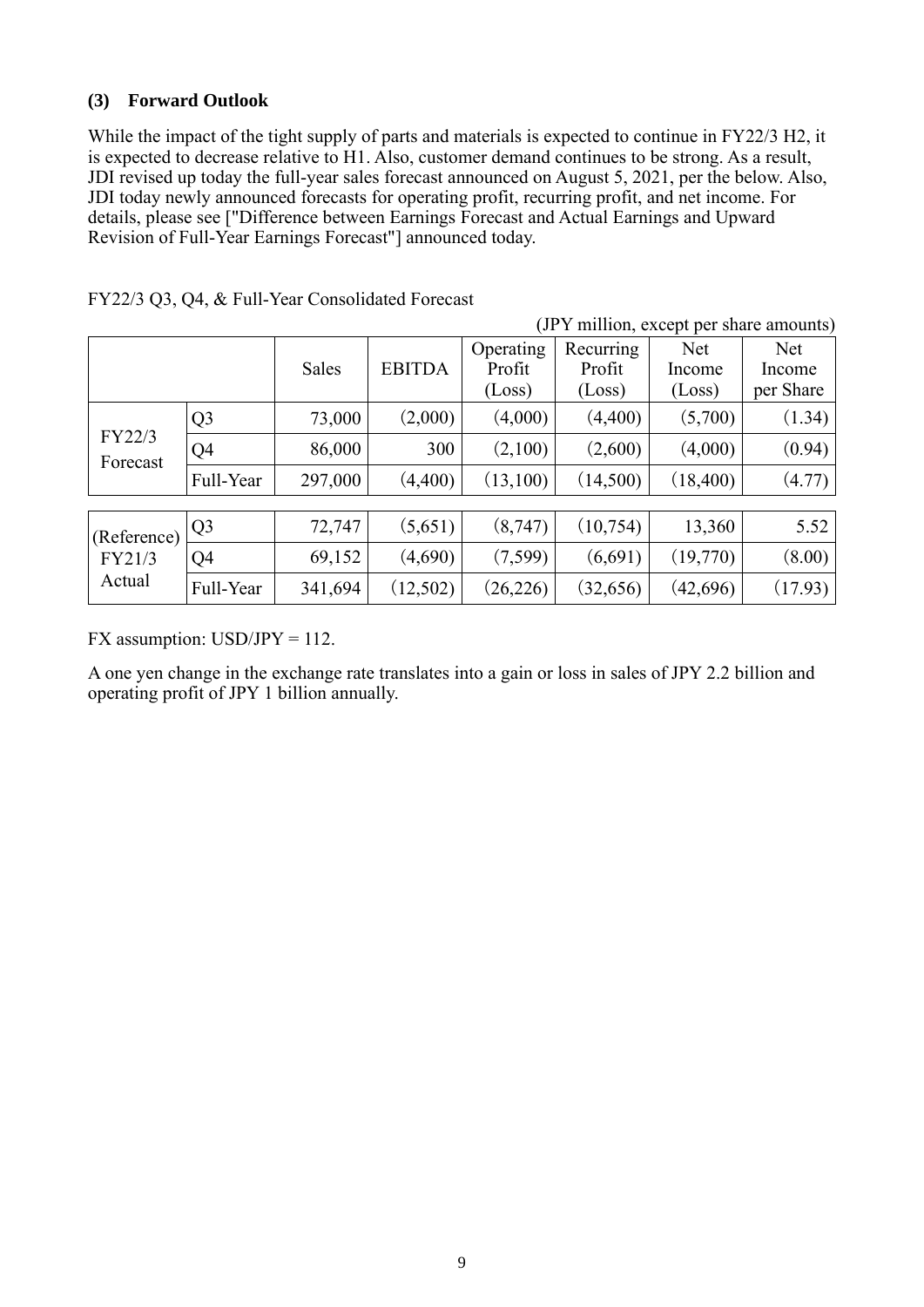# **2. Consolidated Financial Statements**

# **(1) Consolidated Balance Sheet (FY22/3 H1)**

|                                         |                          | (JPY million)               |
|-----------------------------------------|--------------------------|-----------------------------|
|                                         | FY21/3<br>(Mar 31, 2021) | FY22/3 H1<br>(Sep 30, 2021) |
| <b>Assets</b>                           |                          |                             |
| Current assets:                         |                          |                             |
| Cash and deposits                       | 55,705                   | 49,349                      |
| Accounts receivable – trade             | 31,213                   | 29,894                      |
| Accounts receivable – other             | 15,332                   | 19,716                      |
| Merchandise and finished goods          | 15,452                   | 18,790                      |
| Work in process                         | 11,047                   | 13,977                      |
| Raw materials and supplies              | 13,248                   | 16,733                      |
| Other                                   | 4,382                    | 4,691                       |
| Allowance for doubtful accounts         | (79)                     | (74)                        |
| Total current assets                    | 146,304                  | 153,078                     |
| Non-current assets:                     |                          |                             |
| Property, plant, and equipment:         |                          |                             |
| Buildings and structures, net           | 44,565                   | 44,354                      |
| Machinery, equipment, and vehicles, net | 9,904                    | 10,683                      |
| Land                                    | 6,661                    | 6,661                       |
| Lease assets, net                       | 1,458                    | 973                         |
| Construction in progress                | 3,795                    | 2,209                       |
| Other, net                              | 2,090                    | 2,182                       |
| Total property, plant, and equipment    | 68,475                   | 67,065                      |
| Intangible assets:                      |                          |                             |
| Goodwill                                | 550                      | 481                         |
| Other                                   | 1,230                    | 1,115                       |
| Total intangible assets                 | 1,780                    | 1,596                       |
| Investments and other assets:           |                          |                             |
| Other                                   | 8,441                    | 8,307                       |
| Allowance for doubtful accounts         | (2)                      | (2)                         |
| Total investments and other assets      | 8,438                    | 8,304                       |
| Total non-current assets                | 78,694                   | 76,966                      |
| Total assets                            | 224,998                  | 230,045                     |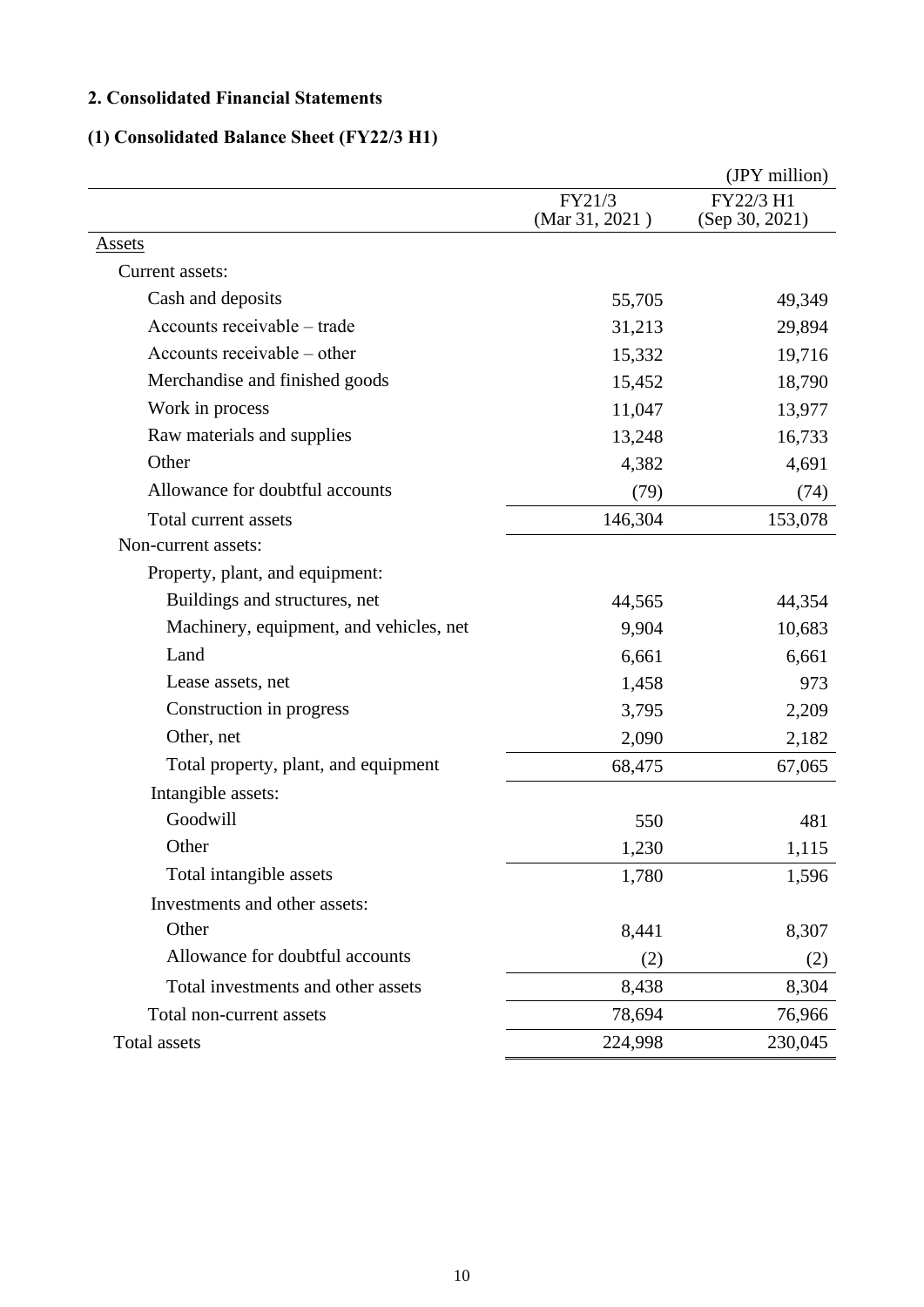|                                                 |                | (JPY million)  |
|-------------------------------------------------|----------------|----------------|
|                                                 | FY21/3         | FY22/3 H1      |
| Liabilities                                     | (Mar 31, 2021) | (Sep 30, 2021) |
| Current liabilities:                            |                |                |
| Accounts payable – trade                        | 36,567         | 42,517         |
|                                                 | 844            | 721            |
| Electronically recorded obligations – operating |                |                |
| Short-term loans payable                        | 21,424         | 1,334          |
| Current portion of long-term loans payable      |                | 20,000         |
| Lease obligations                               | 367            | 382            |
| Income taxes payable                            | 2,161          | 1,122          |
| Provision for bonuses                           | 1,675          | 1,578          |
| Advances received                               | 1,884          | 6,642          |
| Other                                           | 24,437         | 25,534         |
| <b>Total current liabilities</b>                | 89,361         | 99,834         |
| Non-current liabilities:                        |                |                |
| Long-term loans payable                         | 73,680         | 53,680         |
| Lease obligations                               | 1,672          | 1,479          |
| Net defined benefit pension liability           | 13,247         | 12,689         |
| Other                                           | 5,207          | 4,470          |
| Total non-current liabilities                   | 93,807         | 72,319         |
| <b>Total liabilities</b>                        | 183,168        | 172,154        |
| Net assets                                      |                |                |
| Shareholders' equity                            |                |                |
| Capital                                         | 202,757        | 215,222        |
| Capital reserve                                 | 101,996        | 114,461        |
| Retained earnings                               | (275, 400)     | (285, 162)     |
| Treasury shares                                 | (0)            | (0)            |
| Total shareholders' equity                      | 29,353         | 44,521         |
| Accumulated other comprehensive income          |                |                |
| Valuation difference on available-for-sale      |                |                |
| securities                                      | $\overline{2}$ | $\overline{2}$ |
| Foreign currency translation adjustment         | 9,804          | 10,405         |
| Adjusted value of defined benefit pension       | 352            | 484            |
| Total accumulated other comprehensive income    | 10,158         | 10,893         |
| Share acquisition rights                        | 40             | 40             |
| Non-controlling interests                       | 2,277          | 2,435          |
| Total net assets                                | 41,829         | 57,890         |
| Total liabilities and net assets                | 224,998        | 230,045        |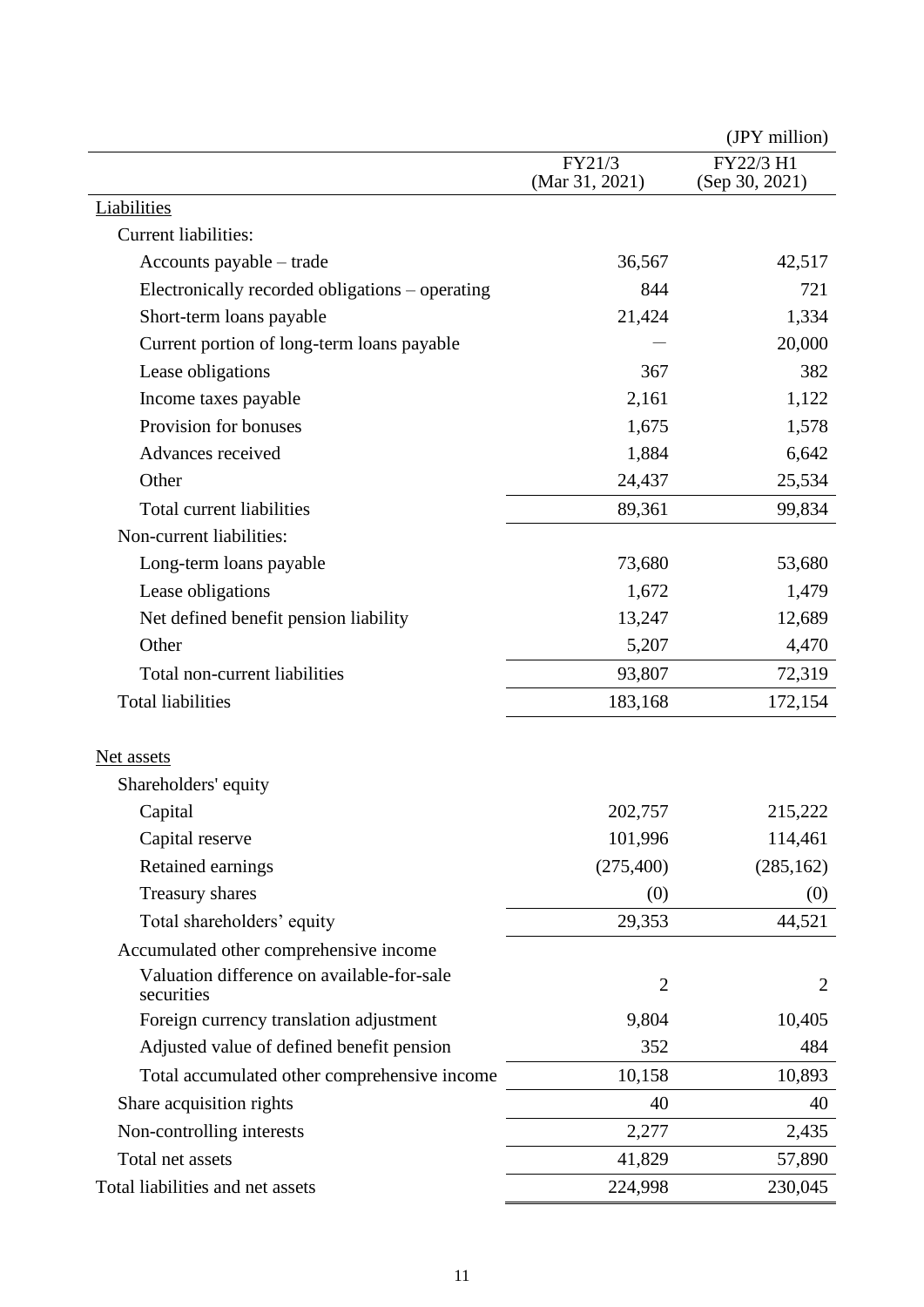# **(2) Consolidated Statement of Income (FY22/3 H1)**

|                                               |                                               | (JPY million)                                 |
|-----------------------------------------------|-----------------------------------------------|-----------------------------------------------|
|                                               | FY21/3 H1<br>(Apr 1, 2020 to<br>Sep 30, 2020) | FY22/3 H1<br>(Apr 1, 2021 to<br>Sep 30, 2021) |
| <b>Sales</b>                                  | 199,795                                       | 137,860                                       |
| Cost of goods sold                            | 194,146                                       | 130,388                                       |
| Gross profit (loss)                           | 5,649                                         | 7,472                                         |
| SG&A                                          | 15,528                                        | 14,505                                        |
| Operating profit (loss)                       | (9,879)                                       | (7,033)                                       |
| Non-operating income                          |                                               |                                               |
| Interest income                               | 62                                            | 23                                            |
| Foreign exchange gains                        |                                               | 240                                           |
| Rental income                                 | 277                                           | 258                                           |
| Fiduciary obligation fee                      | 526                                           | 221                                           |
| Subsidy income                                | 15                                            | 22                                            |
| Other                                         | 398                                           | 215                                           |
| Total non-operating income                    | 1,281                                         | 980                                           |
| Non-operating expenses                        |                                               |                                               |
| Interest expenses                             | 675                                           | 690                                           |
| Foreign exchange losses                       | 971                                           |                                               |
| Depreciation                                  | 960                                           | 29                                            |
| Property maintenance expenses                 | 2,168                                         |                                               |
| Other                                         | 1,836                                         | 798                                           |
| Total non-operating expenses                  | 6,612                                         | 1,517                                         |
| Recurring profit (loss)                       | (15,210)                                      | (7,570)                                       |
| Extraordinary income                          |                                               |                                               |
| Gain on sale of non-current assets            | 15                                            | 37                                            |
| Reversal of business restructuring expenses   | 657                                           |                                               |
| Total extraordinary income                    | 673                                           | 37                                            |
| <b>Extraordinary losses</b>                   |                                               |                                               |
| Business restructuring expenses               | 10,207                                        |                                               |
| <b>Impairment</b> loss                        | 10,499                                        | 475                                           |
| Other                                         | 238                                           |                                               |
| Total extraordinary losses                    | 20,945                                        | 475                                           |
| Income (loss) before income taxes             | (35, 483)                                     | (8,009)                                       |
| Income taxes                                  | 669                                           | 586                                           |
| Pre-minority interest net income (loss)       | (36, 152)                                     | (8,595)                                       |
| Net income attributable to minority interests | 133                                           | 157                                           |
| Net income (loss)                             | (36, 286)                                     | (8,753)                                       |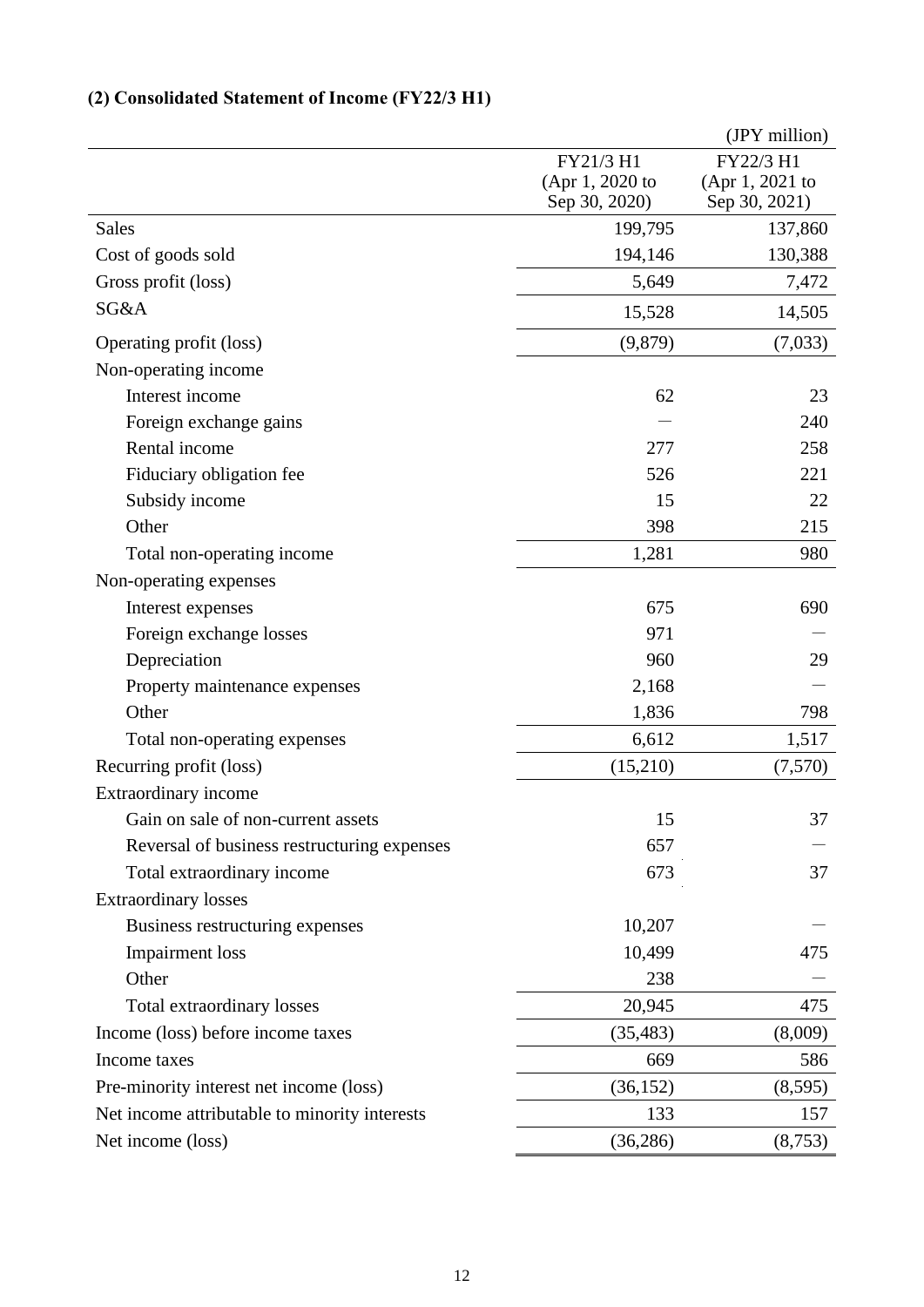# **Consolidated Statement of Income (FY22/3 Q2)**

|                                               |                 | (JPY million)   |
|-----------------------------------------------|-----------------|-----------------|
|                                               | FY21/3 Q2       | FY223 Q2        |
|                                               | (Jul 1, 2020 to | (Jul 1, 2021 to |
|                                               | Sep 30, 2020)   | Sep 30, 2021)   |
| <b>Sales</b>                                  | 111,796         | 71,898          |
| Cost of goods sold                            | 107,184         | 65,818          |
| Gross profit (loss)                           | 4,611           | 6,080           |
| SG&A                                          | 7,484           | 7,241           |
| Operating profit (loss)                       | (2,872)         | (1,160)         |
| Non-operating income                          |                 |                 |
| Interest income                               | 22              | 13              |
| Foreign exchange gains                        |                 | 318             |
| Rental income                                 | 139             | 129             |
| Fiduciary obligation fee                      | 265             | 114             |
| Subsidy income                                | 14              | 13              |
| Other                                         | 243             | 130             |
| Total non-operating income                    | 685             | 719             |
| Non-operating expenses                        |                 |                 |
| Interest expenses                             | 341             | 346             |
| Foreign exchange loses                        | 1,293           |                 |
| Depreciation                                  | 386             | 12              |
| Property maintenance expenses                 | 875             |                 |
| Other                                         | 1,325           | 412             |
| Total non-operating expenses                  | 4,222           | 771             |
| Recurring profit (loss)                       | (6, 410)        | (1,212)         |
| Extraordinary income                          |                 |                 |
| Gain on sale of non-current assets            | 14              | 2               |
| Total extraordinary income                    | 14              | $\overline{2}$  |
| <b>Extraordinary losses</b>                   |                 |                 |
| Business restructuring expenses               | 2,589           |                 |
| <b>Impairment</b> loss                        | 10,499          | 125             |
| Total extraordinary losses                    | 13,088          | 125             |
| Income (loss) before income taxes             | (19, 484)       | (1, 335)        |
| Income taxes                                  | 390             | 377             |
| Pre-minority interest net income (loss)       | (19, 875)       | (1,712)         |
| Net income attributable to minority interests | 125             | 47              |
| Net income (loss)                             | (20,000)        | (1,760)         |
|                                               |                 |                 |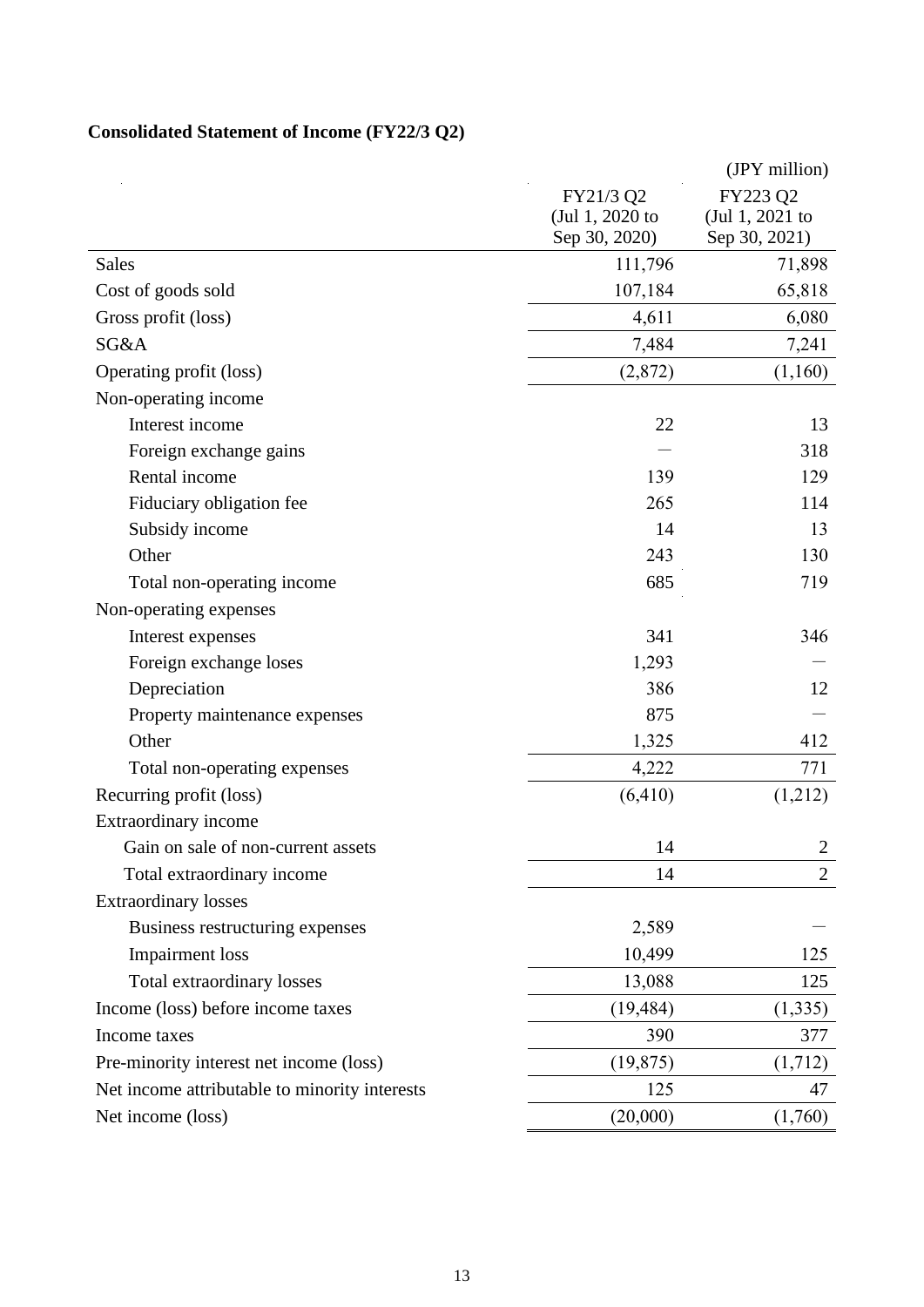|                                                                        |                                               | (JPY million)                                 |
|------------------------------------------------------------------------|-----------------------------------------------|-----------------------------------------------|
|                                                                        | FY21/3 H1<br>(Apr 1, 2020 to<br>Sep 30, 2020) | FY22/3 H1<br>(Apr 1, 2021 to<br>Sep 30, 2021) |
| Net income (loss)                                                      | (36, 152)                                     | (8,595)                                       |
| Other comprehensive income                                             |                                               |                                               |
| Valuation difference on available-for-sale securities                  | $\theta$                                      | $\theta$                                      |
| Foreign currency translation adjustment                                | 495                                           | 601                                           |
| Adjusted value of defined benefit pension, net of tax                  | 391                                           | 132                                           |
| Total other comprehensive income                                       | 887                                           | 735                                           |
| Comprehensive income                                                   | (35,265)                                      | (7,860)                                       |
| of which, Comprehensive income attributable to owners of<br>the parent | (35, 401)                                     | (8,018)                                       |
| of which, Comprehensive income attributable to minority<br>interests   | 136                                           | 157                                           |

# **Consolidated Statement of Comprehensive Income (FY22/3 H1)**

# **Statement of Comprehensive Income (FY 22/3 Q2)**

|                                                                        |                              | (JPY million)                |
|------------------------------------------------------------------------|------------------------------|------------------------------|
|                                                                        | FY21/3 Q2<br>(Jul 1, 2020 to | FY22/3 Q2<br>(Jul 1, 2021 to |
|                                                                        | Sep 30, 2020)                | Sep 30, 2021)                |
| Net income (loss)                                                      | (19, 875)                    | (1,712)                      |
| Other comprehensive income                                             |                              |                              |
| Valuation difference on available-for-sale securities                  |                              | $\theta$                     |
| Foreign currency translation adjustment                                | 667                          | 202                          |
| Adjusted value of defined benefit pension, net of tax                  | 197                          | 45                           |
| Total other comprehensive income                                       | 865                          | 248                          |
| Comprehensive income                                                   | (19,009)                     | (1,464)                      |
| of which, Comprehensive income attributable to owners of<br>the parent | (19, 137)                    | (1,512)                      |
| of which, Comprehensive income attributable to minority<br>interests   | 127                          | 47                           |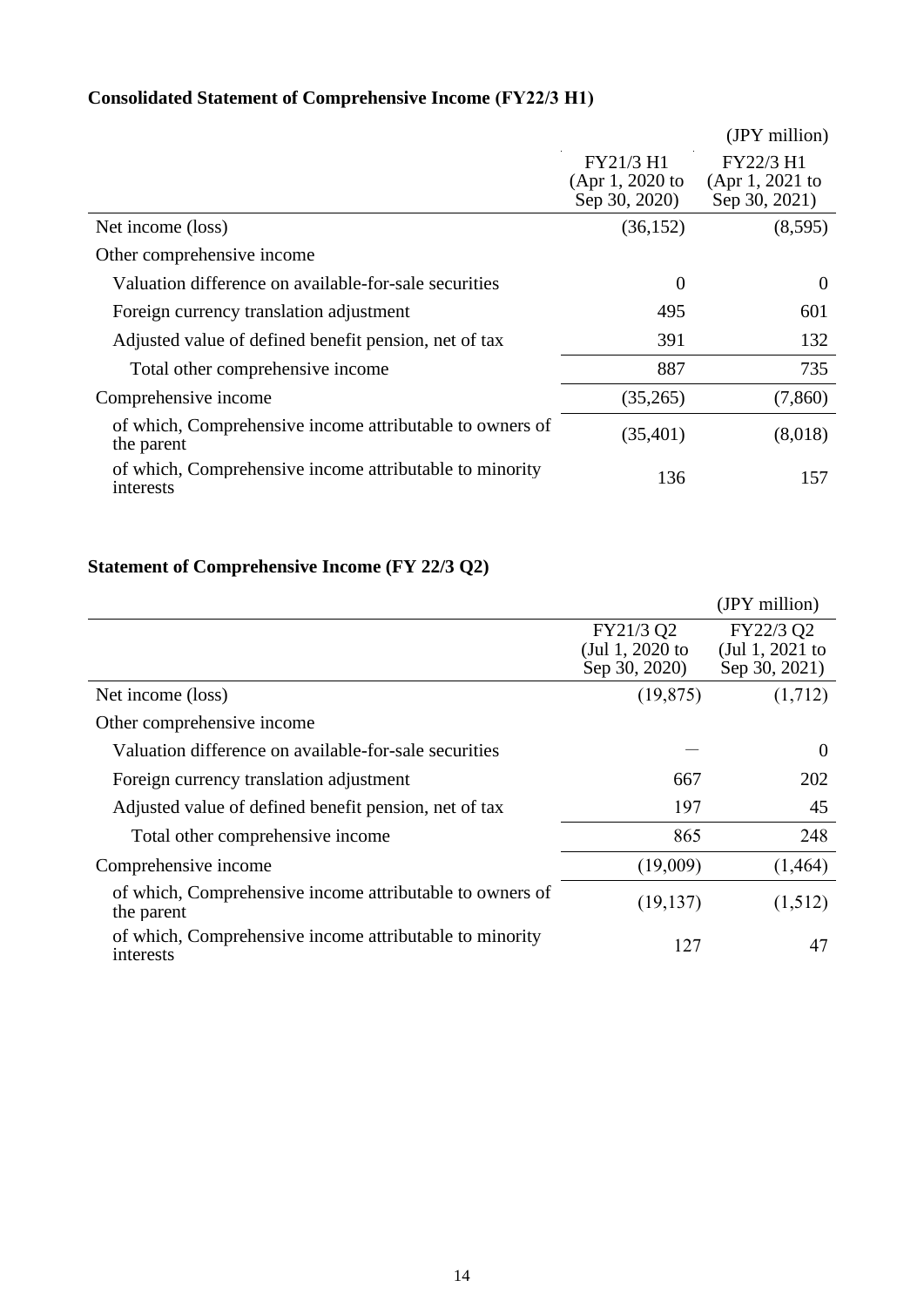# **(3) Consolidated Statement of Cash Flows**

|                                                               |                 | (JPY million)   |
|---------------------------------------------------------------|-----------------|-----------------|
|                                                               | FY21/3 H1       | FY22/3 H1       |
|                                                               | (Apr 1, 2020 to | (Apr 1, 2021 to |
|                                                               | Sep 30, 2020)   | Sep 30, 2021)   |
| Cash flows from operating activities                          |                 |                 |
| Income (loss) before income taxes                             | (35, 483)       | (8,009)         |
| Depreciation                                                  | 8,032           | 4,232           |
| Goodwill amortization                                         | 726             | 68              |
| <b>Impairment</b> loss                                        | 10,499          | 475             |
| Increase (decrease) in allowance for doubtful accounts        | (2)             | (5)             |
| Interest expenses                                             | 675             | 690             |
| Foreign exchange losses (gains)                               | 597             | (9)             |
| Subsidies received                                            | (15)            | (22)            |
| Reversal of business structure improvement expenses           | (657)           |                 |
| Business restructuring expenses                               | 10,207          |                 |
| Decrease (increase) in trade receivable                       | 27,878          | 1,546           |
| Decrease (increase) in inventories                            | (3,050)         | (10, 366)       |
| Increase (decrease) in trade payable                          | (22, 411)       | 5,589           |
| Decrease (increase) in accounts receivable - other            | 15,321          | (4,376)         |
| Decrease (increase) in consumption taxes refund<br>receivable | (825)           | 157             |
| Increase (decrease) in accounts payable - other               | (2,958)         | (456)           |
| Increase (decrease) in accrued expenses                       | (10,978)        | (2,325)         |
| Increase (decrease) in advances received                      | (7, 543)        | 4,647           |
| Increase (decrease) in retirement benefit liability           | (116)           | (434)           |
| Other                                                         | (1,578)         | 3,276           |
| Subtotal                                                      | (11, 683)       | (5,320)         |
| Interest and Dividends received                               | 62              | 23              |
| Interest paid                                                 | (641)           | (613)           |
| Income taxes paid                                             | (1,301)         | (892)           |
| Cash flows from operating activities                          | (13, 563)       | (6,803)         |
| Cash flows from investing activities                          |                 |                 |
| Purchase of non-current assets                                | (3,198)         | (4, 442)        |
| Proceeds from sales of non-current assets                     | 25              | 38              |
| Payments for sale of non-current assets                       | (1,366)         |                 |
| Subsidies received                                            | 15              | 22              |
| Other                                                         | (98)            | 100             |
| Cash flows from investing activities                          | (4,622)         | (4,281)         |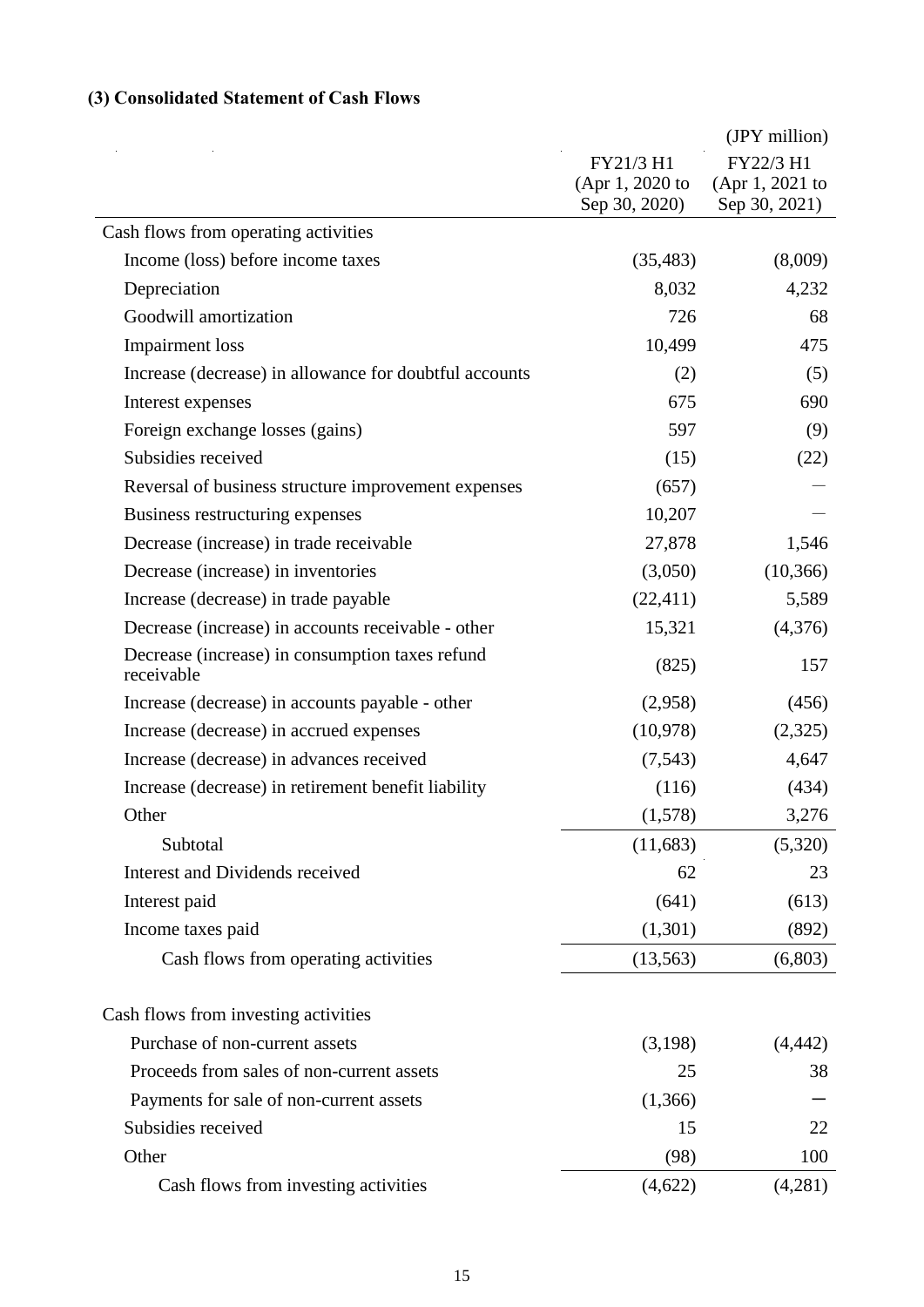|                                                             |                 | (JPY million)      |
|-------------------------------------------------------------|-----------------|--------------------|
|                                                             | FY21/3 H1       | FY22/3 H1          |
|                                                             | (Apr 1, 2020 to | $(Apr 1, 2021)$ to |
|                                                             | Sep 30, 2020)   | Sep 30, 2021)      |
| Cash flows from financing activities                        |                 |                    |
| Net increase (decrease) in short-term borrowings            | (517)           | (20, 136)          |
| Proceeds from issuance of preferred stock                   | 4,909           | 24,842             |
| Repayments of installment payables                          | (2,705)         |                    |
| Repayments of lease obligations                             | (121)           | (329)              |
| Payments for borrowing fee.                                 | (300)           |                    |
| Other                                                       |                 | (0)                |
| Cash flows from financing activities                        | 1,265           | 4,376              |
| Effect of exchange rate change on cash and cash equivalents | (25)            | 348                |
| Net increase (decrease) in cash and cash equivalents        | (16, 945)       | (6,360)            |
| Cash and cash equivalents at beginning of period            | 66,380          | 55,347             |
| Cash and cash equivalents at end of period                  | 49,434          | 48,986             |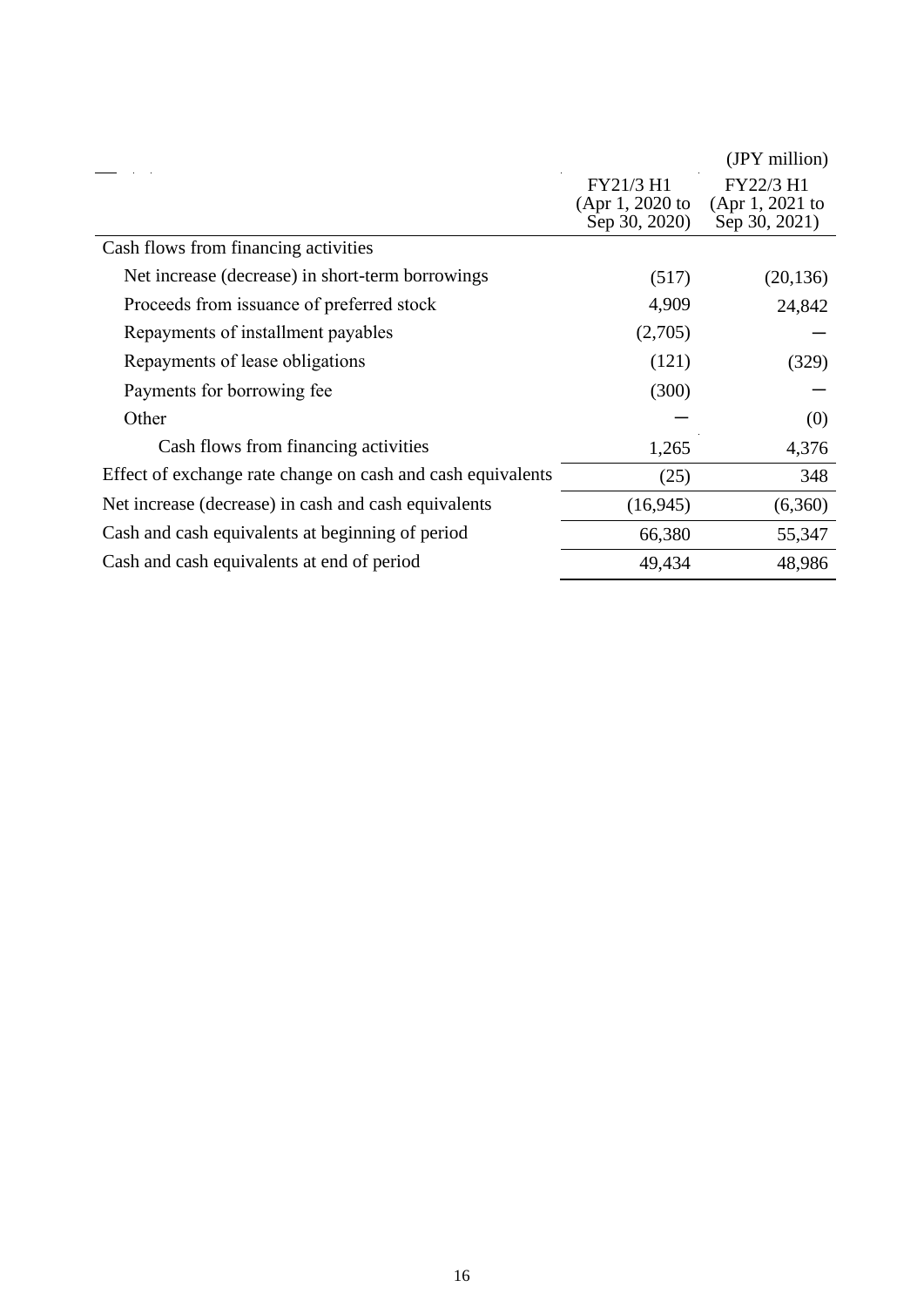# **(4) Notes to the Quarterly Consolidated Financial Statements**

#### **A. Changes in Accounting Policies**

(i) Accounting Standard for Revenue Recognition

The "Revenue Recognition Accounting Standard" (ASBJ Statement No. 29, March 31, 2020) and other standards are applied from the beginning of FY22/3 Q1 to recognize revenue when control of promised goods or services is transferred to customers in an amount that is expected to be received in exchange for those goods or services.

For fee-based supply transactions, JDI previously derecognized the inventory at the time of supply of parts for fee. Based on the new standard JDI has changed the method to continues to recognize the inventory assets assuming the fee-based supply transaction as a financial transaction and recognize the year-end balance of the supplied parts remaining at the recipient as a financial liability.

With regard to the application of the Revenue Recognition Accounting Standard, JDI is following the transitional treatment stipulated in the provisions of paragraph 84 of the Revenue Recognition Accounting Standard. The cumulative effect of retrospectively applying the new accounting policy prior to the beginning of FY22/3 Q1 is added to or deducted from retained earnings at the beginning of the FY22/3 Q1 to apply the new accounting policy from the beginning balance of FY22/3.

As a result, sales for FY22/3 H1 decreased by JPY 84 million, cost of sales decreased by JPY 356 million, and operating profit, recurring profit and income before income taxes decreased by JPY 271 million each. In addition, the balance of retained earnings at the beginning of FY22/3 decreased by JPY 1,008 million.

In accordance with the transitional treatment stipulated in paragraph 28-15 of the Accounting Standard for Quarterly Financial Statements (March 31, 2020) of paragraph 89-2 of the Revenue Recognition Accounting Standards, JDI does not present information disaggregating revenue arising from contracts with customers for the FY22/3 H1.

(ii) Accounting Standard for Fair Value Measurement

The Accounting Standard for Fair Value Measurement (ASBJ Statement No. 30, July 4, 2019) and other standards have been applied from the beginning of FY22/3 Q1, and in accordance with the transitional treatment stipulated in paragraph 19 of the Accounting Standard for Fair Value Measurement and paragraph 44-2 of the Accounting Standard for Financial Instruments (ASBJ Statement No. 10, July 4, 2019), the new accounting policy stipulated by the Accounting Standard for Fair Value Measurement will continue to be applied into the future. There is no impact on the quarterly consolidated financial statements.

#### **B. Significant Subsequent Events**

Sale of Shares of Significant Subsidiary

JDI decided at its Board of Directors meeting held on October 5, 2021 to sell all shares of Kaohsiung Opto-Electronics Inc. ("KOE"), a wholly-owned subsidiary of JDI Taiwan Inc. ("JDIT"), a wholly-owned subsidiary of JDI. JDIT and Wise Cap have signed the share purchase agreement (SPA) as follows.

At the completion of the share sale, KOE will be excluded from the scope of consolidation of JDI.

(a) Purpose of the Share Sale

The purpose is to strengthen JDI's competitiveness and drive growth by optimizing its